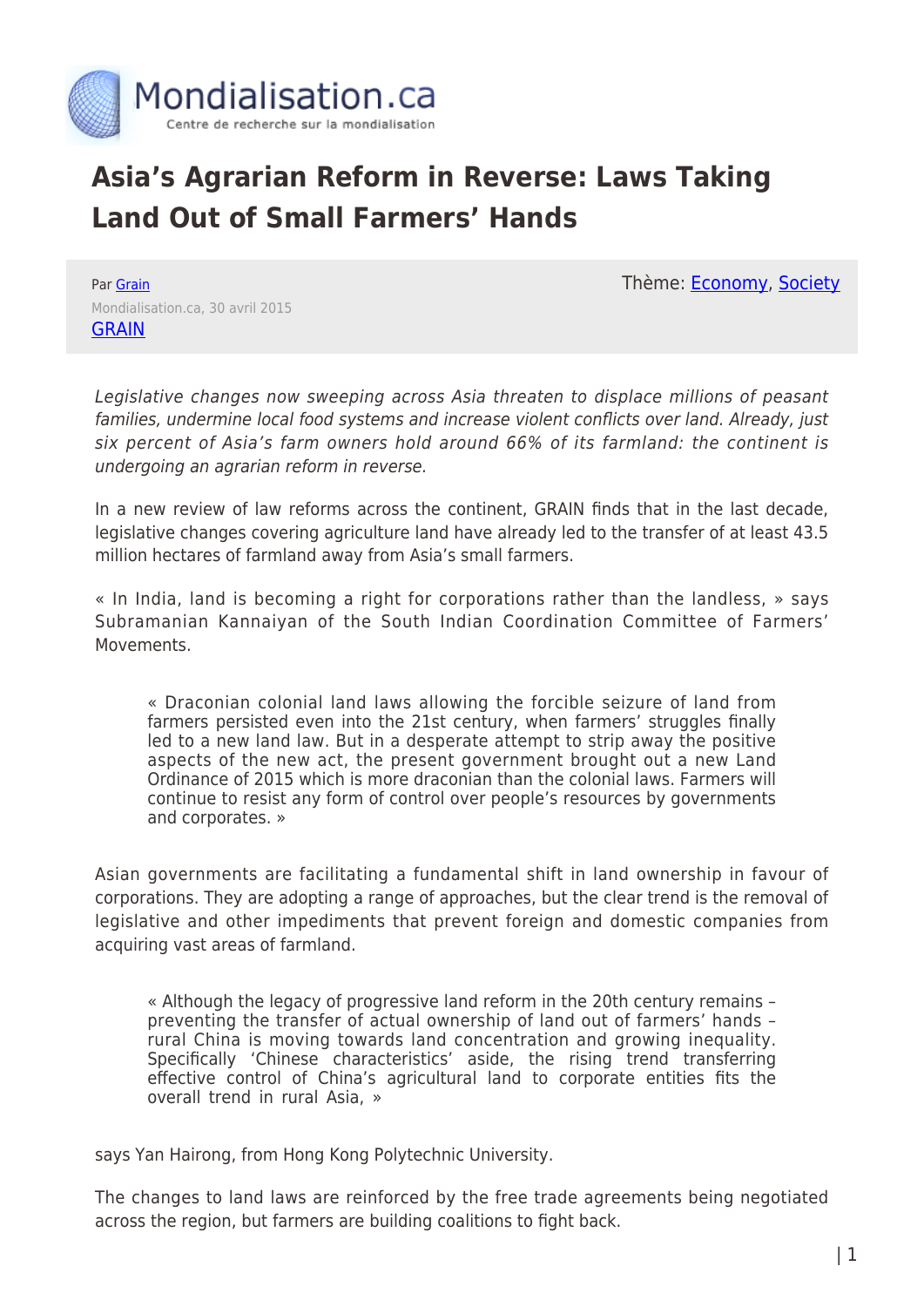« According to calculations made by the Ministry of Agriculture in 2010, the effect of full liberalisation of agricultural products following Japan's entry into the Trans-Pacific Partnership will be to slash the area of land devoted to agriculture by 60 percent, and reduce the country's food self-sufficiency to just 13 percent. Meanwhile, the revision of Japan's Agricultural Land Law will open the way for corporations to take a much greater role in farming, »

says Yoshitaka Mashima, Vice Chair of Nouminren, the Japan Family Farmers Movement.

« Nouminren's joint appeal against changes to the land law, issued together with women's groups, labour unions, prominent academics and consumer organisations, has played a major role in making the general public aware of the dangers. »

The concentration of fertile agricultural land in fewer and fewer hands is directly related to the increasing number of people going hungry every day. Asia's small farmers have been shown to be among the most efficient and productive farmers, able to feed the continent – if not the world.

« In India, the world's biggest dairy producer, 85 percent of the dairy sector is in the hands of small scale and backyard dairy farmers. Five Asian countries where small farmers are the majority – China, India, Indonesia, Thailand and Vietnam – account for 70 percent of global rice production, »

says GRAIN's Kartini Samon. « Asia's food supply is put at risk by allowing corporate interests unfettered access to peasant farmers' land. »

What is taking place is more than just a transfer of lands. Governments are facilitating a fundamental shift to a corporate food chain supplied by industrial agriculture, away from the small-scale, traditional agriculture and local food systems. We urgently need to safeguard food sovereignty and the livelihoods of hundreds of millions of peasant farmers.

## [Read more here](http://www.grain.org/article/entries/5195-asia-s-agrarian-reform-in-reverse-laws-taking-land-out-of-small-farmers-hands)

La source originale de cet article est **[GRAIN](http://www.grain.org/article/entries/5195-asia-s-agrarian-reform-in-reverse-laws-taking-land-out-of-small-farmers-hands)** Copyright © [Grain](https://www.mondialisation.ca/author/grain), [GRAIN,](http://www.grain.org/article/entries/5195-asia-s-agrarian-reform-in-reverse-laws-taking-land-out-of-small-farmers-hands) 2015

## Articles Par : [Grain](https://www.mondialisation.ca/author/grain)

**Avis de non-responsabilité** : Les opinions exprimées dans cet article n'engagent que le ou les auteurs. Le Centre de recherche sur la mondialisation se dégage de toute responsabilité concernant le contenu de cet article et ne sera pas tenu responsable pour des erreurs ou informations incorrectes ou inexactes.

Le Centre de recherche sur la mondialisation (CRM) accorde la permission de reproduire la version intégrale ou des extraits d'articles du site **Mondialisation.ca** sur des sites de médias alternatifs. La source de l'article, l'adresse url ainsi qu'un hyperlien vers l'article original du CRM doivent être indiqués. Une note de droit d'auteur (copyright) doit également être indiquée.

Pour publier des articles de **[Mondialisation.ca](https://mondialisation.ca)** en format papier ou autre, y compris les sites Internet commerciaux, contactez: